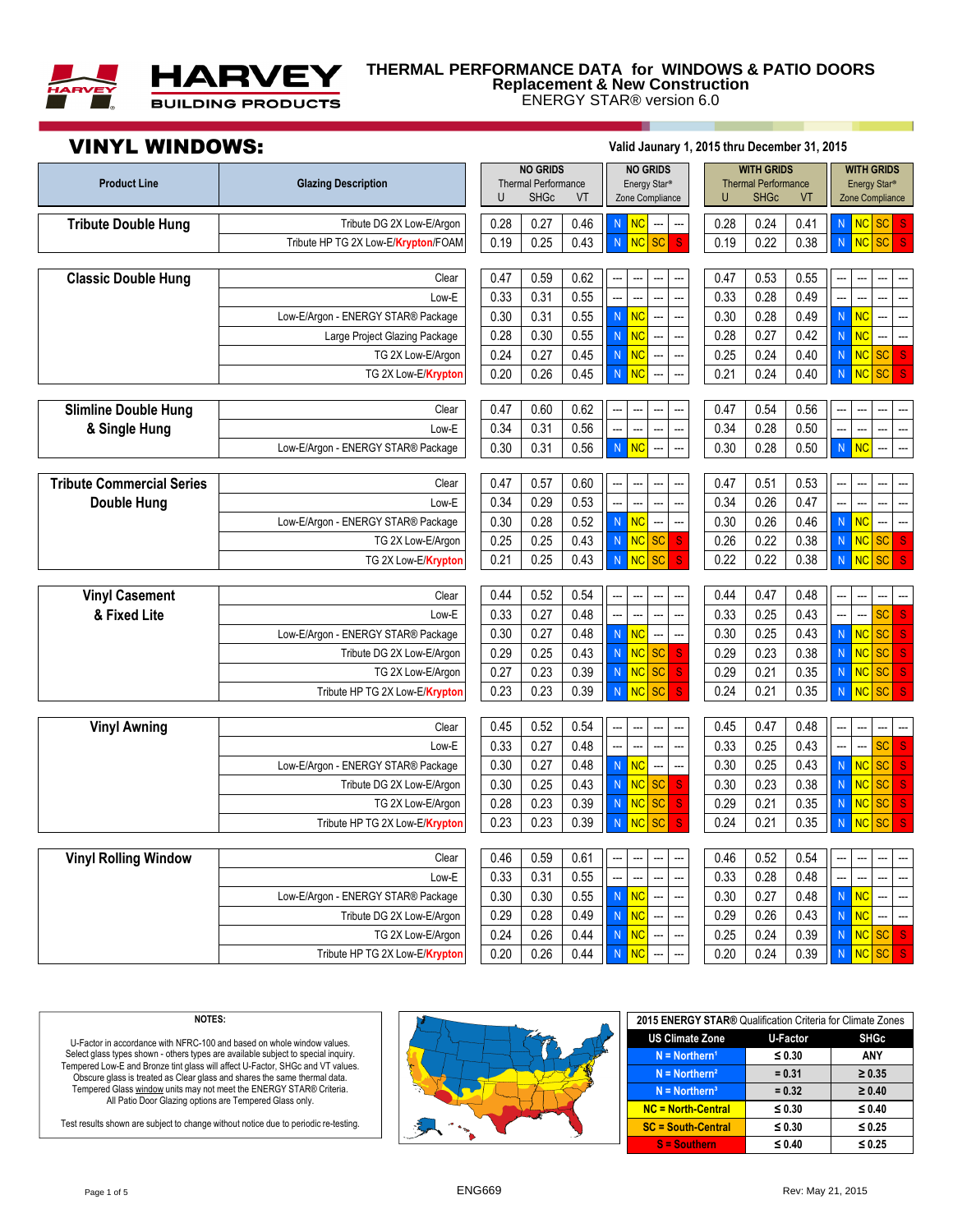

## **THERMAL PERFORMANCE DATA for WINDOWS & PATIO DOORS Replacement & New Construction**

ENERGY STAR® version 6.0

# VINYL WINDOWS: Continued **Valid Jaunary 1, 2015 thru December 31, 2015 Product Line Glazing Description** U SHGc VT Zone Compliance U U SHGc VT **Vinyl Picture Window | Clear 0.44 0.61 0.65 ------ 0.44 0.44 0.55 0.58** Low-E | | 0.31 | 0.31 | 0.58 || --- <mark>INC |</mark> --- | -- | | 0.31 | 0.28 | 0.52 || --- <mark>INC</mark> --- | ---Low-E/Argon - ENERGY STAR® Package 0.27 0.31 0.58 N NC --- --- 0.27 0.28 0.52 N NC --- --- Tribute DG 2X Low-E/Argon 0.26 0.29 0.51 N NC --- 0.26 0.26 0.26 0.46 N NC TG 2X Low-E/Argon | | 0.23 | 0.27 | 0.46 N N <mark>NC --- | -- | | 0.23 | 0.24 | 0.42 N N NC SC S</mark> Tribute HP TG 2X Low-E/**Krypton** | 0.18 | 0.27 | 0.46 | N NC --- | -- | 0.19 | 0.24 | 0.41 | N NC **Vinyl Hopper** Clear 0.46 0.55 0.57 --- --- --- --- 0.46 0.50 0.51 --- --- --- --- Low-E | | 0.34 | 0.28 | 0.50 || --- | --- | --- | -- | 0.34 | 0.25 | 0.46 || --- |--- | <mark>SC | S |</mark> Low-E/Argon | | 0.31 | 0.27 | 0.50 || --- <mark>INC |</mark> --- | -- | | 0.31 | 0.25 | 0.46 || --- <mark>INC | SC | S |</mark> 2X Low-E/Argon DSB - ENERGY STAR® Package  $\vert\,\,\vert$  0.30  $\vert\,\,\,$  0.26  $\vert\,\,\,$  0.44  $\vert\,\,\,$  N  $\,\,\,$  NC  $\vert$  ---  $\vert\,\,\,\,$   $\vert\,\,\,$  0.23  $\vert\,\,\,$  0.40  $\vert\,\,\,$  N  $\vert$  NC  $\vert$  SC  $\vert$  S Tribute DG 2X Low-E/Argon DSB | 0.30 | 0.26 | 0.44 | N NC -- | -- | 0.30 | 0.23 | 0.40 | N NC SC TG 2X Low-E/Argon | 0.25 | 0.24 | 0.41 N N NC SC S | 0.26 | 0.22 | 0.37 N NC SC Tribute HP TG 2X Low-E/**Krypton** | 0.21 | 0.24 | 0.41 | N NC SC S | 0.22 | 0.22 | 0.37 N NC SC **Vinyl Designer Shape** Clear 0.46 0.66 0.71 --- --- --- --- 0.46 0.60 0.64 --- --- --- --- Low-E | | 0.32 | 0.34 | 0.63 || --- <mark>INC |</mark> --- | -- | | 0.32 | 0.31 | 0.57 || --- <mark>INC</mark> --- | ---Low-E/Argon - ENERGY STAR® Package 0.28 0.34 0.63 N NC --- --- 0.28 0.31 0.57 N NC --- --- 2X Low-E/Argon | | 0.27 | 0.32 | 0.56 | N NC --- | --- | | 0.27 | 0.29 | 0.50 | N NC --- | ---Tribute DG 2X Low-E/Argon | 0.27 | 0.32 | 0.56 N N  $\overline{NC}$  --- | 0.27 | 0.29 | 0.50 N NC **Vinyl Deadlite Clear | | 0.48 | 0.66 | 0.70 || -- | --- | -- | -- | -0.48 | 0.59 | 0.63 || -- | -- | --- | ---**Low-E | | 0.34 | 0.34 | 0.62 ||---|--|--| --| | 0.34 | 0.31 | 0.56 ||--|--|--|---Low-E/Argon - ENERGY STAR® Package | 0.30 0.34 0.62 N N  $\overline{NC}$  ---  $-$  0.30 0.30 0.30 0.56 N N  $\overline{NC}$ 2X Low-E/Argon | | 0.29 | 0.32 | 0.55 |<mark>| N || NC</mark> --- | -- | | 0.29 | 0.29 | 0.50 |<mark>| N || NC</mark> Tribute HP 2X Low-E/Argon 0.29 0.32 0.55 N NC --- --- 0.29 0.29 0.50 N NC --- --- TG 2X Low-E/Argon | | 0.26 | 0.29 | 0.50 N N NC --- | --- | | 0.28 | 0.26 | 0.45 N N NC Tribute HP TG 2X Low-E/**Krypton** | 0.20 0.29 0.50 N NC -- - | 0.21 0.26 0.45 N NC Thermal Performance Data | Energy Star® | Thermal Performance Data | Energy Star® Zone Compliance **NO GRIDS NO GRIDS WITH GRIDS WITH GRIDS**

# **VINYL IMPACT RATED WINDOWS & DOORS:**  $\frac{1}{2}$

| <b>Product Line</b>          | <b>Glazing Description</b>             |      | <b>NO GRIDS</b><br>Thermal Performance Data<br><b>SHGc</b> | VT   | <b>NO GRIDS</b><br>Energy Star <sup>®</sup><br>Zone Compliance |      | <b>WITH GRIDS</b><br><b>Thermal Performance Data</b><br><b>SHGc</b> | <b>VT</b> | <b>WITH GRIDS</b><br>Energy Star <sup>®</sup><br>Zone Compliance |
|------------------------------|----------------------------------------|------|------------------------------------------------------------|------|----------------------------------------------------------------|------|---------------------------------------------------------------------|-----------|------------------------------------------------------------------|
| <b>Vigilance Double Hung</b> | Low-E/Argon - ENERGY STAR® Package     | 0.30 | 0.28                                                       | 0.51 | <b>NC</b><br>N<br>المسترد المستندر                             | 0.30 | 0.25                                                                | 0.45      | NC SC S<br>$\blacksquare$                                        |
| <b>Vigilance Casement</b>    | Low-E/Argon - ENERGY STAR® Package     | 0.29 | 0.27                                                       | 0.47 | N<br>$\overline{\textsf{NC}}$<br>--- --                        | 0.29 | 0.24                                                                | 0.42      | NC SC S<br>N                                                     |
| <b>Vigilance Awning</b>      | Low-E/Argon - ENERGY STAR® Package     | 0.30 | 0.27                                                       | 0.47 | NC<br>N<br>$\sim$ $\sim$                                       | 0.30 | 0.24                                                                | 0.42      | NC SC S<br>II N                                                  |
| Vigilance Picture Window *   | Low-E/Argon - ENERGY STAR® Package     | 0.27 | 0.35                                                       | 0.56 | <b>NC</b><br>N<br><b>The Property Control</b>                  | 0.27 | 0.32                                                                | 0.50      | <b>NC</b><br>$\sim$<br>$\sim$                                    |
| <b>Vigilance Patio Door</b>  | 366 Low-E/Argon - ENERGY STAR® Package | 0.27 | 0.17                                                       | 0.39 | NC SC<br>N                                                     | 0.27 | 0.15                                                                | 0.34      | NCSC <sub>S</sub><br>$\blacksquare$                              |

*\* Vigilance Picture Window is available as a Replacement Frame unit only.*

### **NOTES:**

U-Factor in accordance with NFRC-100 and based on whole window values. Select glass types shown - others types are available subject to special inquiry. Tempered Low-E and Bronze tint glass will affect U-Factor, SHGc and VT values. Obscure glass is treated as Clear glass and shares the same thermal data. Tempered Glass window units may not meet the ENERGY STAR® Criteria. All Patio Door Glazing options are Tempered Glass only.

Test results shown are subject to change without notice due to periodic re-testing.



|  |  | 'alid Jaunary 1, 2015 thru December 31, 2015 |  |
|--|--|----------------------------------------------|--|
|--|--|----------------------------------------------|--|

**NO GRIDS NO GRIDS WITH GRIDS WITH GRIDS** Thermal Performance Data | Energy Star® | Thermal Performance Data | Energy Star®

| 2015 ENERGY STAR® Qualification Criteria for Climate Zones |             |             |  |  |  |  |  |  |  |
|------------------------------------------------------------|-------------|-------------|--|--|--|--|--|--|--|
| <b>US Climate Zone</b>                                     | U-Factor    | <b>SHGc</b> |  |  |  |  |  |  |  |
| $N = \text{Northern}^1$                                    | $\leq 0.30$ | ANY         |  |  |  |  |  |  |  |
| $N = \text{Northern}^2$                                    | $= 0.31$    | $\geq 0.35$ |  |  |  |  |  |  |  |
| $N = \text{Northern}^3$                                    | $= 0.32$    | $\geq 0.40$ |  |  |  |  |  |  |  |
| NC = North-Central                                         | $\leq 0.30$ | $\leq 0.40$ |  |  |  |  |  |  |  |
| <b>SC = South-Central</b>                                  | $\leq 0.30$ | $\leq 0.25$ |  |  |  |  |  |  |  |
| $S =$ Southern                                             | $\leq 0.40$ | $\leq 0.25$ |  |  |  |  |  |  |  |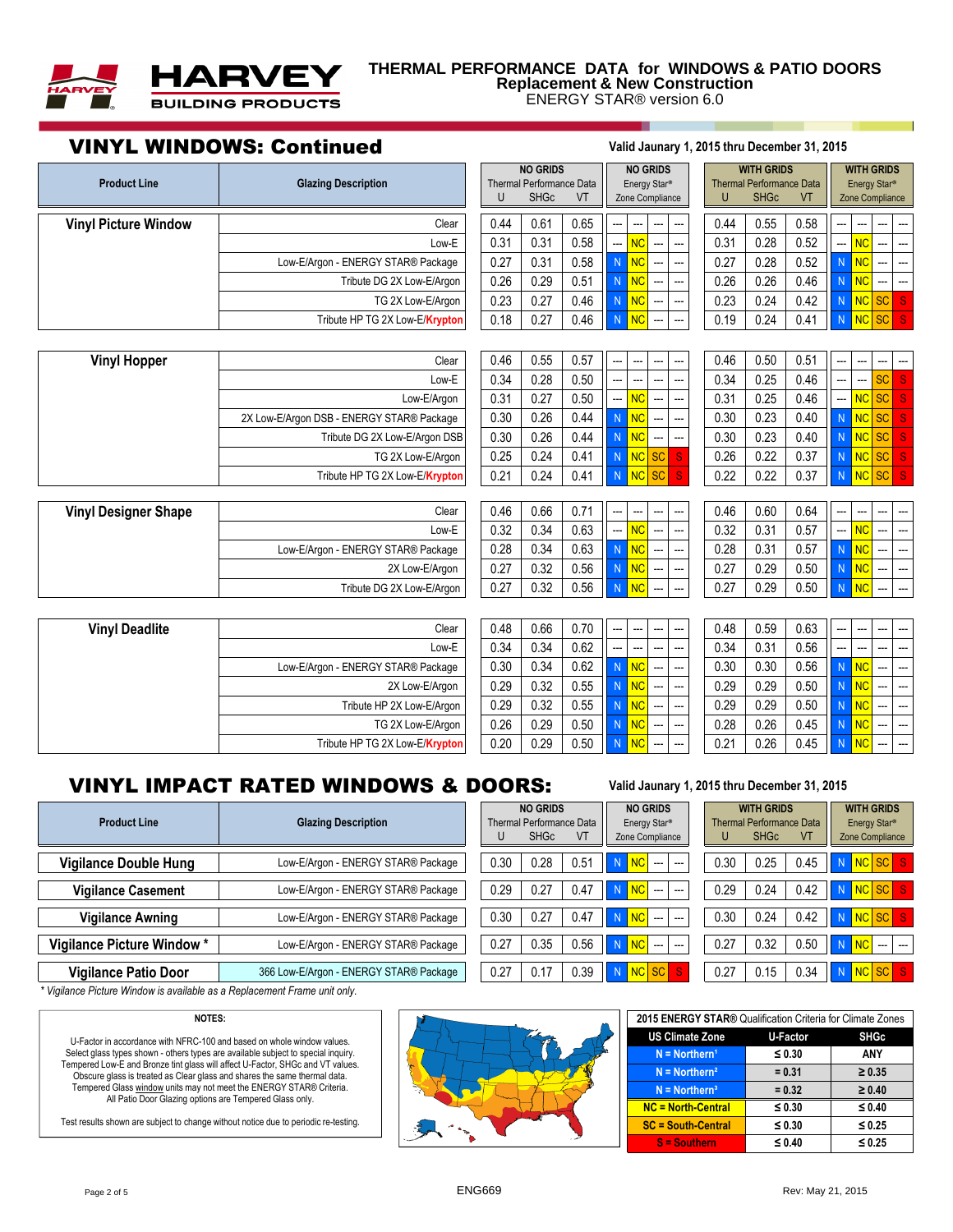

# MAJESTY WOOD WINDOWS: **Valid Jaunary 1, 2015 thru December 31, 2015**

| <b>Product Line</b>            | <b>Glazing Description</b>                 |      | <b>NO GRIDS</b><br>Thermal Performance Data<br><b>SHGc</b> | VT   | <b>NO GRIDS</b><br>Energy Star <sup>®</sup><br>Zone Compliance |      | <b>WITH GRIDS</b><br><b>Thermal Performance Data</b><br><b>SHGc</b> | <b>VT</b> | <b>WITH GRIDS</b><br>Energy Star <sup>®</sup><br>Zone Compliance |  |  |  |
|--------------------------------|--------------------------------------------|------|------------------------------------------------------------|------|----------------------------------------------------------------|------|---------------------------------------------------------------------|-----------|------------------------------------------------------------------|--|--|--|
| <b>Majesty Double Hung</b>     | 2X Low-E/Argon - ENERGY STAR® Package      | 0.30 | 0.26                                                       | 0.46 | NC<br>$\sim$ $\sim$ $\sim$                                     | 0.30 | 0.24                                                                | 0.41      | NC SC S                                                          |  |  |  |
| <b>Majesty Picture Window</b>  | 2X Low-E/Argon - ENERGY STAR® Package      | 0.28 | 0.28                                                       | 0.48 | <b>NC</b><br>and the same                                      | 0.28 | 0.25                                                                | 0.43      | NC SC S                                                          |  |  |  |
| <b>Majesty Casement,</b>       | 2X Low-E/Argon                             | 0.36 | 0.26                                                       | 0.45 | $- - -$<br>$- - -$<br>$--$<br>$---$                            | 0.36 | 0.24                                                                | 0.41      | $--$<br>$-$<br>$--$                                              |  |  |  |
| <b>Awning &amp; Fixed Lite</b> | TG 2X Low-E/Krypton - ENERGY STAR® Package | 0.27 | 0.24                                                       | 0.41 | <b>NC</b><br><b>SC</b>                                         | 0.28 | 0.22                                                                | 0.37      | NC SC                                                            |  |  |  |

|      | <b>NO GRIDS</b><br><b>SHGc</b> | <b>Thermal Performance Data</b><br>VT |     |           | <b>NO GRIDS</b><br>Energy Star <sup>®</sup><br>Zone Compliance |     |              | <b>WITH GRIDS</b><br><b>Thermal Performance Data</b><br><b>SHGc</b> | VT   |     | <b>WITH GRIDS</b><br>Energy Star <sup>®</sup><br>Zone Complianc |           |  |
|------|--------------------------------|---------------------------------------|-----|-----------|----------------------------------------------------------------|-----|--------------|---------------------------------------------------------------------|------|-----|-----------------------------------------------------------------|-----------|--|
| 0.30 | 0.26                           | 0.46                                  | N   | <b>NC</b> |                                                                |     | 0.30         | 0.24                                                                | 0.41 | N   | <b>NC</b>                                                       | <b>SC</b> |  |
| 0.28 | 0.28                           | 0.48                                  | N   | <b>NC</b> |                                                                |     | 0.28         | 0.25                                                                | 0.43 | N   | <b>NC</b>                                                       | <b>SC</b> |  |
| 0.36 | 0.26                           | 0.45                                  | --- | ---       |                                                                | --- | 0.36         | 0.24                                                                | 0.41 | --- | ---                                                             | ---       |  |
| 0.27 | 0.24                           | 0.41                                  | Ñ   | <b>NC</b> |                                                                | S   | 0.28<br>0.22 |                                                                     | 0.37 | N   | <b>NC</b>                                                       | <b>SC</b> |  |

# VINYL PATIO DOORS: **Valid Jaunary 1, 2015 thru December 31, 2015**

| <b>Product Line</b>            | <b>Glazing Description</b>         |      | <b>NO GRIDS</b><br><b>Thermal Performance Data</b><br><b>SHGc</b> | VT   |     |              | <b>NO GRIDS</b><br>Energy Star <sup>®</sup><br>Zone Compliance |                          |      | <b>WITH GRIDS</b><br><b>Thermal Performance Data</b><br><b>SHGc</b> | <b>VT</b> |     | <b>WITH GRIDS</b><br>Energy Star <sup>®</sup><br>Zone Compliance |       |              |
|--------------------------------|------------------------------------|------|-------------------------------------------------------------------|------|-----|--------------|----------------------------------------------------------------|--------------------------|------|---------------------------------------------------------------------|-----------|-----|------------------------------------------------------------------|-------|--------------|
| <b>Vinyl Patio Door</b>        | Clear                              | 0.46 | 0.56                                                              | 0.60 |     | ---          | ---                                                            | ---                      | 0.46 | 0.49                                                                | 0.52      |     | ---                                                              |       | ---          |
| <b>Stock/Standard size</b>     | ** Blinds Between Glass - Low-E    | 0.35 | 0.26                                                              | 0.48 |     | ---          | ---                                                            | ---                      |      | N/A                                                                 |           |     |                                                                  | N/A   |              |
| All Glazing is Tempered        | Low-E                              | 0.33 | 0.29                                                              | 0.53 |     | ---          | ---                                                            | ---                      | 0.33 | 0.25                                                                | 0.46      |     | ---                                                              | ---   |              |
| All Values are for 3.0mm Glass | Low-E/Argon - ENERGY STAR® Package | 0.30 | 0.29                                                              | 0.53 | N   | NC           | ---                                                            | ---                      | 0.30 | 0.25                                                                | 0.46      |     | N NC SC                                                          |       | -S           |
|                                | 2X Low-E/Argon                     | 0.30 | 0.27                                                              | 0.47 | N   | <b>NC</b>    | $\overline{\phantom{a}}$                                       | $\sim$                   | 0.30 | 0.24                                                                | 0.41      | N.  | NC SC                                                            |       | -S           |
|                                | Tribute DG 2X Low-E/Argon          | 0.30 | 0.27                                                              | 0.47 | N   | <b>NC</b>    | $\sim$                                                         | $\hspace{0.05cm} \ldots$ | 0.30 | 0.24                                                                | 0.41      | N   | NC SC                                                            |       | <sub>S</sub> |
|                                | TG 2X Low-E/Argon                  | 0.25 | 0.25                                                              | 0.43 | N   | NC SC        |                                                                | -S                       | 0.27 | 0.22                                                                | 0.37      | N.  | NC SC                                                            |       | <sub>S</sub> |
|                                | Tribute HP TG 2X Low-E/Krypton     | 0.21 | 0.25                                                              | 0.43 | N   | $NC$ SC      |                                                                | $\mathbf{S}$             | 0.21 | 0.22                                                                | 0.37      |     | N NCSC S                                                         |       |              |
| <b>Vinyl Patio Door</b>        | Clear                              | 0.46 | 0.56                                                              | 0.60 | --- | ---          | $- - -$                                                        | $\sim$                   | 0.46 | 0.49                                                                | 0.52      |     | ---                                                              | ---   | ---          |
| <b>Custom Size</b>             | Low-E                              | 0.33 | 0.29                                                              | 0.52 |     | ---          | $\overline{a}$                                                 | ---                      | 0.33 | 0.25                                                                | 0.45      |     | ---                                                              | ---   | ---          |
| All Glazing is Tempered        | Low-E/Argon - ENERGY STAR® Package | 0.29 | 0.29                                                              | 0.52 | N   | NC           | $\overline{\phantom{a}}$                                       | $\sim$                   | 0.29 | 0.25                                                                | 0.45      |     | NC SC                                                            |       | -S           |
| All Values are for 3.0mm Glass | 2X Low-E/Argon                     | 0.29 | 0.27                                                              | 0.45 | N   | <b>NC</b>    | $\hspace{0.05cm} \ldots$                                       | $\hspace{0.05cm} \ldots$ | 0.29 | 0.24                                                                | 0.39      | N.  | NC SC                                                            |       | <sub>S</sub> |
|                                | Tribute DG 2X Low-E/ARG            | 0.29 | 0.27                                                              | 0.45 | N   | <b>NC</b>    | ---                                                            | ---                      | 0.29 | 0.24                                                                | 0.39      | N.  | NC SC                                                            |       |              |
|                                | TG 2X Low-E/Argon                  | 0.25 | 0.25                                                              | 0.41 | N   | $NC$ SC      |                                                                | -S                       | 0.26 | 0.22                                                                | 0.35      | 'N. | NC SC                                                            |       | -S           |
|                                | Tribute HP TG 2X Low-E/Krypton     | 0.20 | 0.25                                                              | 0.41 | N   | <b>NC SC</b> |                                                                | -S                       | 0.21 | 0.22                                                                | 0.35      |     |                                                                  | NC SC |              |

| ing Description                 | U    | <b>NO GRIDS</b><br><b>Thermal Performance Data</b><br><b>SHGc</b> | VT   |   | <b>NO GRIDS</b><br>Energy Star <sup>®</sup><br>Zone Compliance |           |                | U    | <b>WITH GRIDS</b><br><b>Thermal Performance Data</b><br><b>SHGc</b> | <b>VT</b> |   |           | <b>WITH GRIDS</b><br>Energy Star <sup>®</sup><br>Zone Compliance |              |
|---------------------------------|------|-------------------------------------------------------------------|------|---|----------------------------------------------------------------|-----------|----------------|------|---------------------------------------------------------------------|-----------|---|-----------|------------------------------------------------------------------|--------------|
|                                 |      |                                                                   |      |   |                                                                |           |                |      |                                                                     |           |   |           |                                                                  |              |
| Clear                           | 0.46 | 0.56                                                              | 0.60 |   |                                                                |           |                | 0.46 | 0.49                                                                | 0.52      |   |           |                                                                  |              |
| ** Blinds Between Glass - Low-E | 0.35 | 0.26                                                              | 0.48 |   |                                                                |           |                |      | N/A                                                                 |           |   |           | N/A                                                              |              |
| Low-E                           | 0.33 | 0.29                                                              | 0.53 |   |                                                                |           | ---            | 0.33 | 0.25                                                                | 0.46      |   | ---       |                                                                  |              |
| gon - ENERGY STAR® Package      | 0.30 | 0.29                                                              | 0.53 | N | <b>NC</b>                                                      |           | ---            | 0.30 | 0.25                                                                | 0.46      | N | <b>NC</b> | <b>SC</b>                                                        | <sub>S</sub> |
| 2X Low-E/Argon                  | 0.30 | 0.27                                                              | 0.47 | N | <b>NC</b>                                                      |           | ---            | 0.30 | 0.24                                                                | 0.41      | N | <b>NC</b> | <b>SC</b>                                                        | <sub>S</sub> |
| Tribute DG 2X Low-E/Argon       | 0.30 | 0.27                                                              | 0.47 | N | <b>NC</b>                                                      | ---       | ---            | 0.30 | 0.24                                                                | 0.41      | N | <b>NC</b> | <b>SC</b>                                                        | <sub>S</sub> |
| TG 2X Low-E/Araon               | 0.25 | 0.25                                                              | 0.43 | N | <b>NC</b>                                                      | <b>SC</b> | S              | 0.27 | 0.22                                                                | 0.37      | N | <b>NC</b> | <b>SC</b>                                                        | S            |
| Tribute HP TG 2X Low-E/Krypton  | 0.21 | 0.25                                                              | 0.43 | N | <b>NC</b>                                                      | <b>SC</b> | S.             | 0.21 | 0.22                                                                | 0.37      | N | <b>NC</b> | <b>SC</b>                                                        | <sub>S</sub> |
| Clear                           | 0.46 | 0.56                                                              | 0.60 |   | ---                                                            |           | ---            | 0.46 | 0.49                                                                | 0.52      |   | ---       |                                                                  |              |
| Low-E                           | 0.33 | 0.29                                                              | 0.52 |   | ---                                                            |           | ---            | 0.33 | 0.25                                                                | 0.45      |   | ---       |                                                                  | ---          |
| gon - ENERGY STAR® Package      | 0.29 | 0.29                                                              | 0.52 | N | <b>NC</b>                                                      | ---       | ---            | 0.29 | 0.25                                                                | 0.45      | N | <b>NC</b> | <b>SC</b>                                                        | S            |
| 2X Low-E/Argon                  | 0.29 | 0.27                                                              | 0.45 | N | <b>NC</b>                                                      |           | $\overline{a}$ | 0.29 | 0.24                                                                | 0.39      | N | <b>NC</b> | <b>SC</b>                                                        | S            |
| Tribute DG 2X Low-E/ARG         | 0.29 | 0.27                                                              | 0.45 | N | <b>NC</b>                                                      | ---       | ---            | 0.29 | 0.24                                                                | 0.39      | N | <b>NC</b> | <b>SC</b>                                                        | S            |
| TG 2X Low-E/Argon               | 0.25 | 0.25                                                              | 0.41 | N | <b>NC</b>                                                      | <b>SC</b> | <sub>S</sub>   | 0.26 | 0.22                                                                | 0.35      | N | <b>NC</b> | <b>SC</b>                                                        | <sub>S</sub> |
| Tribute HP TG 2X Low-E/Krypton  | 0.20 | 0.25                                                              | 0.41 | N | <b>NC</b>                                                      | <b>SC</b> | S.             | 0.21 | 0.22                                                                | 0.35      | N | <b>NC</b> | <b>SC</b>                                                        | S            |

*\*\* Note: Blinds Between Glass are available on Standard Size 2, 3 & 4 Lite doors that use a 3' panel width (6068, 9068 & 12068 door sizes).*

Indicates Tempered Glass

### **NOTES:**

U-Factor in accordance with NFRC-100 and based on whole window values. Select glass types shown - others types are available subject to special inquiry. Tempered Low-E and Bronze tint glass will affect U-Factor, SHGc and VT values. Obscure glass is treated as Clear glass and shares the same thermal data. Tempered Glass window units may not meet the ENERGY STAR® Criteria.<br>All Patio Door Glazing options are Tempered Glass only.

Test results shown are subject to change without notice due to periodic re-testing.



| 2015 ENERGY STAR® Qualification Criteria for Climate Zones |             |             |
|------------------------------------------------------------|-------------|-------------|
| <b>US Climate Zone</b>                                     | U-Factor    | <b>SHGc</b> |
| $N =$ Northern <sup>1</sup>                                | $\leq 0.30$ | ANY         |
| $N =$ Northern <sup>2</sup>                                | $= 0.31$    | $\geq 0.35$ |
| $N =$ Northern <sup>3</sup>                                | $= 0.32$    | $\geq 0.40$ |
| <b>NC = North-Central</b>                                  | $\leq 0.30$ | $\leq 0.40$ |
| <b>SC = South-Central</b>                                  | $\leq 0.30$ | ≤ 0.25      |
| $S =$ Southern                                             | $\leq 0.40$ | ≤ 0.25      |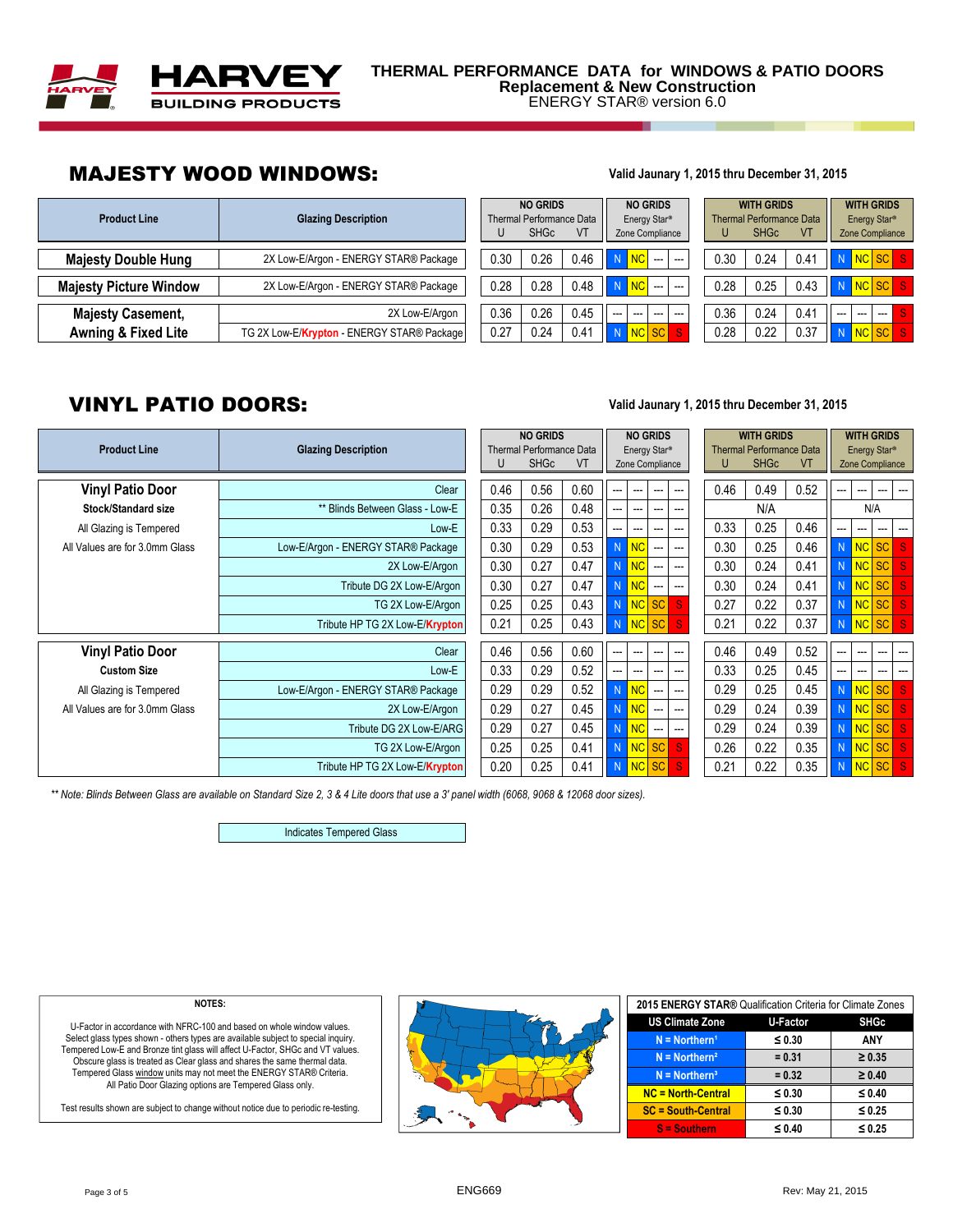

### **THERMAL PERFORMANCE DATA for WINDOWS & PATIO DOORS Replacement & New Construction** ENERGY STAR® version 6.0

# ACOUSTICAL INSULATING WINDOWS: **Valid Jaunary 1, 2015 thru December 31, 2015**

| <b>Product Line</b>            | <b>Glazing Description</b>           | <b>NO GRIDS</b><br><b>Thermal Performance Data</b><br><b>SHGc</b><br>U<br>VT | <b>NO GRIDS</b><br>Energy Star <sup>®</sup><br>Zone Compliance | <b>WITH GRIDS</b><br><b>Thermal Performance Data</b><br><b>SHGc</b><br><b>VT</b> | <b>WITH GRIDS</b><br>Energy Star <sup>®</sup><br>Zone Compliance |
|--------------------------------|--------------------------------------|------------------------------------------------------------------------------|----------------------------------------------------------------|----------------------------------------------------------------------------------|------------------------------------------------------------------|
| <b>Classic Double Hung</b>     | Clear                                | 0.54<br>0.60<br>0.46                                                         |                                                                | 0.49<br>0.46<br>0.54                                                             |                                                                  |
| $STC = 35$                     | Low-E                                | 0.54<br>0.34<br>0.35                                                         | <u></u><br>                                                    | 0.34<br>0.32<br>0.48                                                             |                                                                  |
|                                | Low-E/Argon - ENERGY STAR® Package   | 0.54<br>0.31<br>0.35                                                         | $\mathsf{N}$                                                   | 0.31<br>0.32<br>0.48                                                             |                                                                  |
| <b>Slimline Double Hung</b>    | Clear                                | 0.61<br>0.47<br>0.55                                                         |                                                                | 0.49<br>0.47<br>0.54                                                             |                                                                  |
| & Single Hung                  | Low-E                                | 0.54<br>0.34<br>0.36                                                         | Ξ.                                                             | 0.34<br>0.32<br>0.48                                                             |                                                                  |
| $STC = 35$                     | Low-E/Argon - ENERGY STAR® Package   | 0.36<br>0.54<br>0.31                                                         | $\overline{N}$                                                 | 0.32<br>0.48<br>0.31                                                             |                                                                  |
| <b>Acoustic</b>                | Clear                                | 0.53<br>0.34<br>0.49                                                         | Ξ.                                                             | 0.44<br>0.47<br>0.34                                                             |                                                                  |
| <b>Double Hung</b>             | Low-E - ENERGY STAR® Package         | 0.26<br>0.28<br>0.47                                                         | <b>NC</b><br>$\overline{N}$                                    | 0.26<br>0.25<br>0.42                                                             | <b>SC</b><br>N<br><b>NC</b><br><sub>S</sub>                      |
| $STC = 40$                     | Low-E/Argon - ENERGY STAR® Package   | 0.25<br>0.28<br>0.47                                                         | NC<br>$\overline{N}$                                           | 0.25<br>0.25<br>0.42                                                             | <b>NC</b><br><b>SC</b><br>${\sf N}$                              |
| <b>Acoustic</b>                | Clear                                | 0.34<br>0.47<br>0.52                                                         | ---                                                            | 0.34<br>0.42<br>0.46                                                             |                                                                  |
| <b>Double Hung</b>             | Low-E - ENERGY STAR® Package         | 0.27<br>0.29<br>0.46                                                         | $\overline{N}$<br><b>NC</b><br>Ξ.<br>$\overline{a}$            | 0.27<br>0.26<br>0.41                                                             | N<br><b>NC</b>                                                   |
| $STC = 44$                     | Low-E/Argon - ENERGY STAR® Package   | 0.28<br>0.46<br>0.25                                                         | NC<br>$\mathsf{N}$<br><br>$\overline{a}$                       | 0.25<br>0.41<br>0.25                                                             | N<br>SC<br>${\sf N}$<br>S                                        |
| <b>Acoustic</b>                | Clear                                | 0.52<br>0.43<br>0.47                                                         |                                                                | 0.43<br>0.47<br>0.43                                                             |                                                                  |
| <b>Casement Window</b>         | Low-E                                | 0.32<br>0.31<br>0.46                                                         | ---                                                            | 0.32<br>0.28<br>0.42                                                             | ---                                                              |
| $STC = 35$                     | Low-E/Argon - ENERGY STAR® Package   | 0.30<br>0.31<br>0.46                                                         | $\overline{N}$<br><b>NC</b><br>$\sim$<br>---                   | 0.30<br>0.28<br>0.42                                                             | $\overline{\overline{\mathsf{NC}}}$<br>${\sf N}$                 |
| <b>Acoustic</b>                | Clear                                | 0.31<br>0.39<br>0.43                                                         | <b>NC</b><br>$\mathsf{N}$                                      | 0.31<br>0.35<br>0.39                                                             | N<br><b>NC</b>                                                   |
| <b>Casement Window</b>         | Low-E - ENERGY STAR® Package         | 0.22<br>0.25<br>0.38                                                         | <b>NC</b><br>$\overline{N}$<br><b>SC</b><br><sub>S</sub>       | 0.25<br>0.20<br>0.34                                                             | $\overline{\big }$ NC<br><b>SC</b><br>N<br>S                     |
| $STC = 40$                     | Low-E/Argon - ENERGY STAR® Package   | 0.38<br>0.23<br>0.22                                                         | <b>NC</b><br><b>SC</b><br>${\sf N}$<br><sub>S</sub>            | 0.23<br>0.34<br>0.20                                                             | N NC<br><b>SC</b><br>S                                           |
| <b>Acoustic</b>                | Clear                                | 0.31<br>0.54<br>0.59                                                         | $\overline{N}$                                                 | 0.31<br>0.49<br>0.53                                                             | N                                                                |
| <b>Picture Window</b>          | Low-E - ENERGY STAR® Package         | 0.31<br>0.52<br>0.23                                                         | <b>NC</b><br>$\mathsf{N}$                                      | 0.23<br>0.28<br>0.47                                                             | <b>NC</b><br>N                                                   |
| $STC = 40$                     | Low-E/Argon - ENERGY STAR® Package   | 0.52<br>0.21<br>0.31                                                         | <b>NC</b><br>$\mathsf{N}$                                      | 0.21<br>0.28<br>0.47                                                             | <b>NC</b><br>${\sf N}$                                           |
| <b>Acoustic</b>                | Clear                                | 0.54<br>0.59<br>0.31                                                         | $\mathsf{N}$                                                   | 0.31<br>0.48<br>0.53                                                             | N<br>$\overline{a}$                                              |
| <b>Picture Window</b>          | Low-E - ENERGY STAR® Package         | 0.31<br>0.24<br>0.51                                                         | <b>NC</b><br>$\overline{N}$                                    | 0.45<br>0.24<br>0.28                                                             | NC<br>N                                                          |
| $STC = 44$                     | Low-E/Argon - ENERGY STAR® Package   | 0.22<br>0.31<br>0.52                                                         | <b>NC</b><br>$\overline{N}$                                    | 0.22<br>0.28<br>0.47                                                             | NC<br>$\mathsf{N}$                                               |
| <b>Acoustic</b>                | Clear                                | 0.57<br>0.62<br>0.49                                                         | ---                                                            | 0.49<br>0.51<br>0.56                                                             |                                                                  |
| <b>Rolling Window</b>          | Low-E                                | 0.36<br>0.37<br>0.55                                                         | …<br>$\overline{a}$<br>---<br>$\overline{a}$                   | 0.36<br>0.33<br>0.49                                                             |                                                                  |
| $STC = 35$                     | Low-E/Argon                          | 0.32<br>0.37<br>0.55                                                         | ä.<br>$\sim$<br>$\sim$                                         | 0.32<br>0.33<br>0.49                                                             | $\sim$<br>Ξ.                                                     |
| <b>Acoustic</b>                | Clear                                | 0.55<br>0.34<br>0.51                                                         | ---<br>---                                                     | 0.49<br>0.34<br>0.45                                                             |                                                                  |
| <b>Rolling Window</b>          | Low-E - ENERGY STAR® Package         | 0.29<br>0.48<br>0.27                                                         | <b>NC</b><br>$\mathsf{N}$                                      | 0.27<br>0.26<br>0.43                                                             | $\overline{\overline{\mathsf{NC}}}$<br>${\sf N}$<br>---          |
| STC = 40 (2- and 3-Lite)       | Low-E/Argon - ENERGY STAR® Package   | 0.28<br>0.48<br>0.25                                                         | <b>NC</b><br>N<br>$\overline{a}$                               | 0.25<br>0.25<br>0.43                                                             | <b>NC</b><br><b>SC</b><br><sub>S</sub><br>N                      |
| <b>Acoustic Rolling Window</b> | Clear/Argon                          | 0.47<br>0.34<br>0.53                                                         |                                                                | 0.34<br>0.42<br>0.47                                                             |                                                                  |
| $STC = 44$ (2- and 3-Lite)     | Low-E/Argon - ENERGY STAR® Package   | 0.28<br>0.47<br>0.25                                                         | ${\sf N}$<br>N                                                 | 0.25<br>0.25<br>0.42                                                             | <b>SC</b><br>N NC                                                |
| <b>Acoustic</b><br>Clear       |                                      | 0.46<br>0.50<br>0.55                                                         |                                                                | 0.46<br>0.45<br>0.50                                                             |                                                                  |
| <b>Hopper Window</b>           | Low-E                                | 0.32<br>0.49<br>0.34                                                         |                                                                | 0.34<br>0.29<br>0.44                                                             |                                                                  |
| $STC = 33$                     | Low-E/Argon                          | 0.32<br>0.49<br>0.31                                                         | <b>NC</b>                                                      | 0.31<br>0.29<br>0.44                                                             | NC                                                               |
|                                | Low-E/Krypton - ENERGY STAR® Package | 0.32<br>0.49<br>0.30                                                         | ${\sf N}$<br>N                                                 | 0.30<br>0.29<br>0.44                                                             | N <mark>NC</mark>                                                |

### **NOTES:**

U-Factor in accordance with NFRC-100 and based on whole window values. Select glass types shown - others types are available subject to special inquiry.<br>Tempered Low-E and Bronze tint glass will affect U-Factor, SHGc and VT values.<br>Obscure glass is treated as Clear glass and shares the same t All Patio Door Glazing options are Tempered Glass only.

Test results shown are subject to change without notice due to periodic re-testing.



| 2015 ENERGY STAR® Qualification Criteria for Climate Zones |             |             |
|------------------------------------------------------------|-------------|-------------|
| <b>US Climate Zone</b>                                     | U-Factor    | <b>SHGc</b> |
| $N = \text{Northern}^1$                                    | $\leq 0.30$ | ANY         |
| $N = \text{Northern}^2$                                    | $= 0.31$    | $\geq 0.35$ |
| $N =$ Northern <sup>3</sup>                                | $= 0.32$    | $\geq 0.40$ |
| <b>NC = North-Central</b>                                  | $\leq 0.30$ | $\leq 0.40$ |
| <b>SC = South-Central</b>                                  | $\leq 0.30$ | ≤ 0.25      |
| $S =$ Southern                                             | $\leq 0.40$ | $\leq 0.25$ |